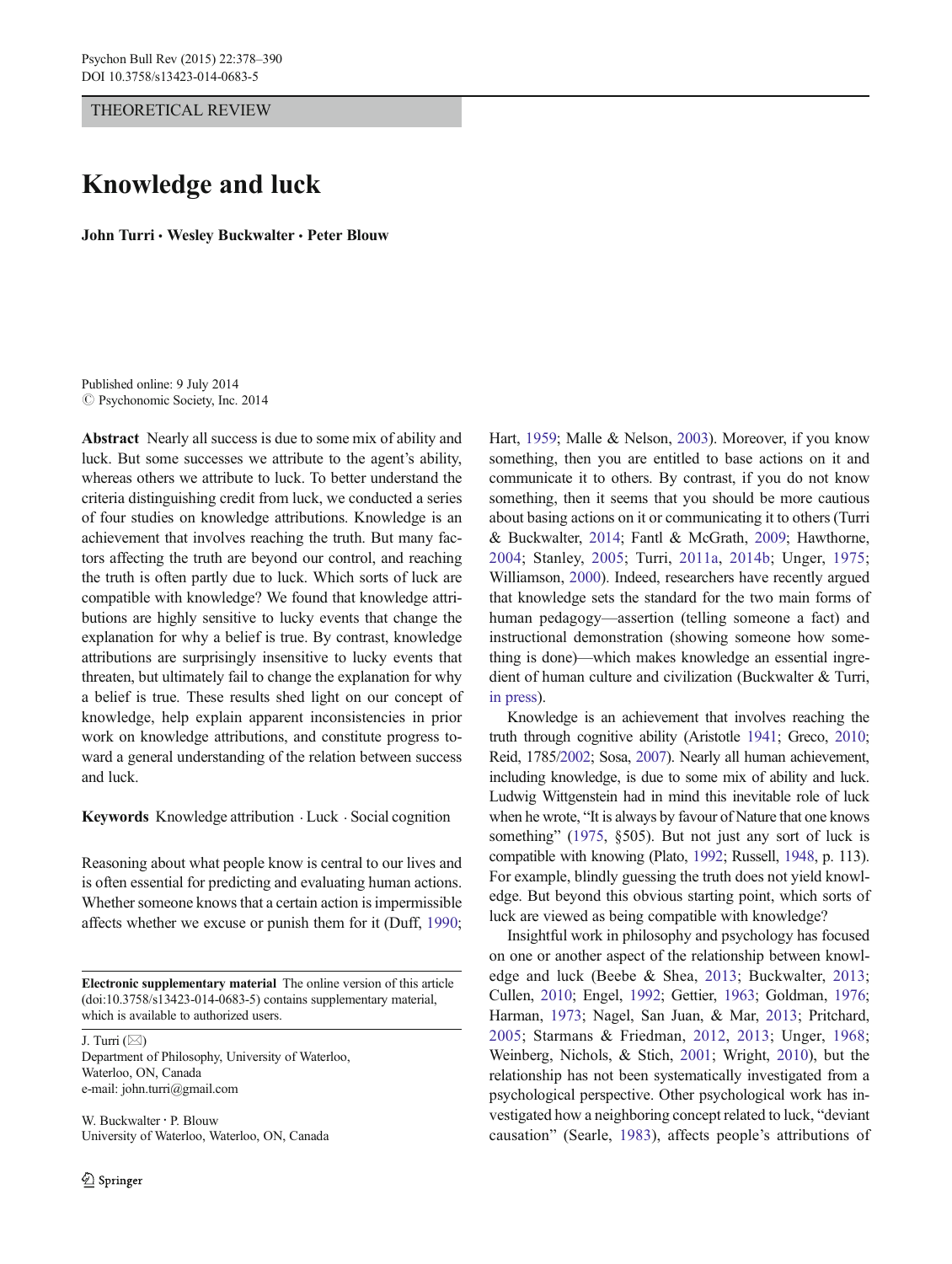intentional action and judgments of moral responsibility (Knobe, [2003](#page-11-0); Malle, [2006;](#page-11-0) Malle & Knobe, [1997;](#page-11-0) Mele & Cushman, [2007;](#page-11-0) Pizarro, Uhlmann, & Bloom, [2003\)](#page-11-0). Recent work has also identified at least one form of luck, broadly related to deviant causation, that does not seem to diminish knowledge attribution (Starmans & Friedman, [2012](#page-11-0)), although subsequent work has claimed to undermine these findings (Nagel et al., [2013\)](#page-11-0).

Philosophers and psychologists have developed many thought experiments intended to examine intuitions about the relationship between knowledge and luck (e.g., Beebe & Buckwalter, [2010](#page-10-0); Shope, [1983;](#page-11-0) Starmans & Friedman, [2012](#page-11-0); Turri, [2014a](#page-11-0); Wright, [2010\)](#page-12-0). These thought experiments have varied widely and have focused on different features that different authors have considered relevant to luck. There are almost as many thought experiments as there are authors who have written on the topic. The variety of cases exhibits three important structural differences. First, many differ in whether the agent initially perceives a state of affairs that makes his or her belief true (a "truth-maker," for short). In some examples, the agent perceives a truth-maker, but in others the agent perceives a convincing fake. Second, many examples differ in whether the agent's perceptual relation remains intact throughout. Sometimes the agent perceives a certain truthmaker and events threaten to disrupt that truth-maker, but the threat ultimately fails. At other times, the threat succeeds in disrupting the original truth-maker, which is then replaced by a "backup" truth-maker. Third, many examples differ in how closely the originally perceived truth-maker and backup truth-maker resemble one another. Sometimes they very closely resemble one another, but at other times they differ greatly.

Consider four specific cases that have loomed large in recent debates.

(BARN) Henry and his son are driving through the country. Henry pulls over to stretch his legs, and while doing so tells his son a list of items currently in view along the roadside. "That's a tractor. That's a combine. That's a horse. That's a silo. And that's a fine barn," Henry added, pointing to the nearby roadside barn, which is indeed very fine. But Henry is unaware that the locals recently replaced nearly every barn in the county with papier-mâché fake barns. Henry is looking at the one real barn in the whole county. (Adapted from Goldman, [1976](#page-11-0)).

(PEN) Katie is in her locked apartment writing a letter. She puts the letter and her blue Bic pen down on her coffee table. Then she goes into the bathroom to take a shower. As Katie's shower begins, two burglars silently break into the apartment. One burglar takes Katie's blue Bic pen from the table. But the other burglar absentmindedly leaves his own identical blue Bic pen on the coffee table. Then the burglars leave. Katie is still in the shower and did not hear anything. (Starmans & Friedman, [2012](#page-11-0), p. 276).

(HUSBAND) Mary enters the house and looks into the living room. A familiar appearance greets her from her husband's chair. She thinks, "My husband is sitting in the living room," and then walks into the den. But Mary misidentified the man in the chair. It's not her husband but his brother, whom she had no reason to think was even in the country. However, her husband is seated along the opposite wall of the living room, out of Mary's sight, dozing in a different chair. (Turri, [2011b,](#page-11-0) p. 2; adapted from Zagzebski, [1996](#page-12-0); cf. Chisholm, [1989](#page-10-0)). (BARCELONA) Smith has strong evidence that Jones owns a Ford. Smith has another friend, Brown, of whose whereabouts he is totally ignorant. On the basis of his evidence about Jones, Smith accepts the proposition that "Either Jones owns a Ford, or Brown is in Barcelona," even though he has no idea where Brown is. It turns out that Jones does not own a Ford and is presently driving a rented car. However, by the sheerest coincidence and entirely unknown to Smith, Brown is traveling in Barcelona. (Adapted from Gettier, [1963,](#page-11-0) pp. 122–123).

These cases exemplify all of the important differences noted above. First, in the BARN and PEN stories, the agent initially perceives a truth-maker, but this does not happen in either HUSBAND or BARCELONA. Second, in BARN the agent's perceptual relation to the truth-maker remains intact throughout, despite the threat, made salient to the reader, that he could have perceptually misidentified the relevant item. By contrast, in PEN the truth-maker is not only threatened but also disrupted and replaced, thereby changing the explanation for why the agent's belief is true. Third, in HUSBAND, even though the agent does not perceive the truth-maker, her belief is nevertheless made true by a state of affairs that very closely resembles the state of affairs that she thinks makes her belief true. By contrast, in BARCELONA the agent's belief is made true by a state of affairs that differs greatly from the one that he thinks makes his belief true. In other words, the "backup" truth-maker in HUSBAND is very similar to what the agent had in mind, whereas in BARCELONA it is very dissimilar.

Theorists have argued at length over the intuitively correct verdict in each of these cases—does the agent know or only believe the truth?—and over the best explanation for that verdict (for an overview, see Shope, [2002\)](#page-11-0). We will not enter into the theoretical debate here, at least not directly (see the General Discussion for ways that our results could indirectly shed light on the theoretical debate). Instead, we are interested in whether people's ordinary judgments about knowledge are sensitive to the three luck-related factors identified in the previous paragraph: threat, disruption, and replacement. More specifically, we tested the effect of the following things on ordinary knowledge attributions: (i) A threat to the detection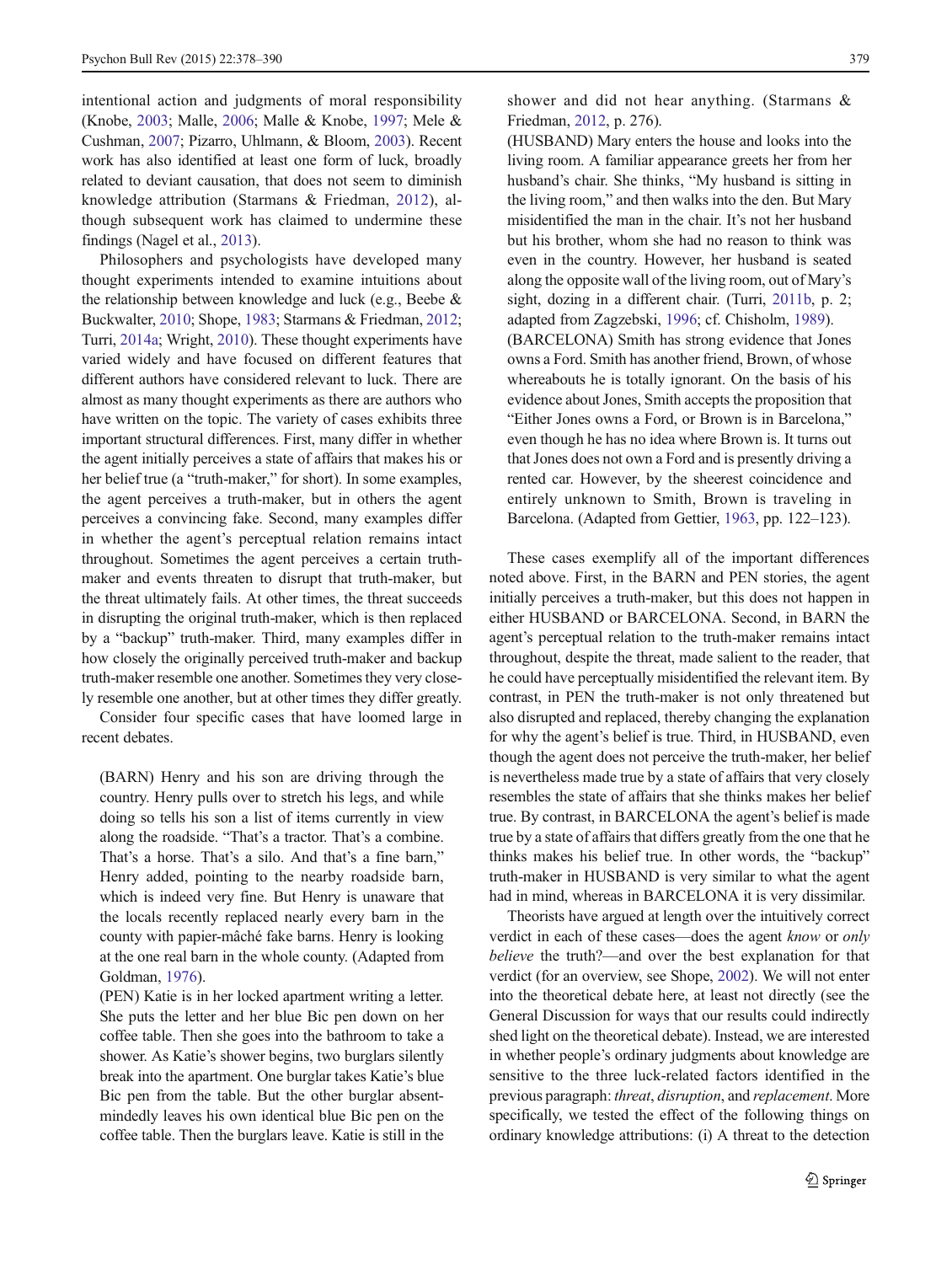<span id="page-2-0"></span>of truth: When an agent perceptually detects a truth-maker, what is the effect of a salient threat to her ability to detect it? (ii) The disruption of a truth-maker: What is the effect of a successful threat that fundamentally changes the explanation for why her belief is true? (iii) The resemblance between the initial truth-maker and the backup truth-maker that replaces it: What is the effect of making them very similar or dissimilar?

The results of our investigations will highlight some general lessons about the ordinary concept of knowledge and provide a framework for integrating prior psychological findings on knowledge attributions and resolving some potentially troubling inconsistencies in the literature. Ultimately, it turns out that there is no true and general lesson to can be drawn about the relationship between knowledge and luck. Instead, there are several more specific lessons about the relationship between knowledge and the different luckrelated factors, each of which affects knowledge attributions in interesting and importantly different ways. Our results also shed light on the potential theoretical usefulness of a peculiar class of cases, known as "Gettier cases," that have recently generated controversy in the psychological literature (Nagel, Mar, & San Juan, [2013a,](#page-11-0) [b;](#page-11-0) Starmans & Friedman, [2012,](#page-11-0) [2013](#page-11-0); Turri, [2013](#page-11-0)). In the General Discussion, we will examine in greater detail the relationship between our findings and prior work on these issues.

# Experiment 1

This first experiment tested the effect on knowledge attributions of a salient but failed threat to the truth of a perceptual judgment. In many such cases, the agent is clearly lucky that the threat fails to prevent the formation of a true belief. Some philosophers and psychologists have claimed that such a threat obviously suffices to prevent one from gaining knowledge (Goldman, [1976;](#page-11-0) Nagel et al., [2013b;](#page-11-0) Pritchard, [2005\)](#page-11-0), but this verdict has been disputed (Colaço, Buckwalter, Stich, & Machery, [2014](#page-10-0); Lycan, [2006;](#page-11-0) Turri, [2011b\)](#page-11-0). To test which side of the dispute better captures the ordinary view of knowledge, we compared rates of knowledge attributions in response to three different stories in a between-subjects experiment. In the first story, an agent forms a true belief based on perceiving the truth-maker, and nothing threatens to disrupt the truth-maker. In the second story, an agent forms a true belief based on perceiving the truth-maker, and there is a salient but failed threat to his ability to detect it. In the third story, the threat succeeds and prevents the agent from forming a true belief: there is no truth-maker for the agent's belief. We expected that the first story would be viewed as a paradigm case of knowledge and that the third story will be viewed as a paradigm case of ignorance, in which case they will serve as useful control comparisons in relation to the second story. Our main question was whether the rate of knowledge attribution in response to the second story would more closely resemble the rate in the first story (knowledge control) or in the third story (ignorance control). We expected that it would closely resemble the rate for the first story and be significantly higher than the rate for the third story.

#### Method

Participants A group of 135 participants (18–59 years of age, mean age = 29.1 years; 94 male, 41 female) were recruited and tested using an online platform (Amazon Mechanical Turk [AMT] + Qualtrics) and compensated \$0.30 for approximately 2 min of their time. Participation was restricted to United States residents, and 94 % reported English as a native language. Participants were recruited and compensated similarly for all subsequent experiments. Repeat participation, within and across experiments, was prevented by allowing each AMT worker to complete a task only once and by screening the data for responses from participants with identical Worker IDs across experiments. We excluded data from 15 participants who failed comprehension questions. Including data from these participants did not affect the results reported below.

Materials and procedure Participants were randomly assigned to one of three conditions and read a single story in a between-subjects design. The three conditions were No Threat (knowledge control), Threat, and No Detection (ignorance control).

The basic storyline featured an ecologist, Darrel, collecting data on a (fictional) species, the red speckled ground squirrel. The story for each condition began in the same way.

Darrel is an ecologist collecting data on red speckled ground squirrels in Canyon Falls national park. The park is divided into ten zones and today Darrel is working in Zone 3.  $\P^1$  While scanning the river valley with his binoculars, Darrel sees a small, bushy-tailed creature with distinctive red markings on its chest and belly. The red speckled ground squirrel is the only native species with such markings. Darrel records in his journal, "At least one red speckled ground squirrel in Zone 3 today".

The stories for the three conditions differed in their final paragraph. Here are the respective final paragraphs:

(No Threat) Ecologists are unaware that a complex network of aquifers recently began drying up in parts of the park. These aquifers carry vital nutrients to the

<sup>&</sup>lt;sup>1</sup> Indicates paragraph break on participant's screen.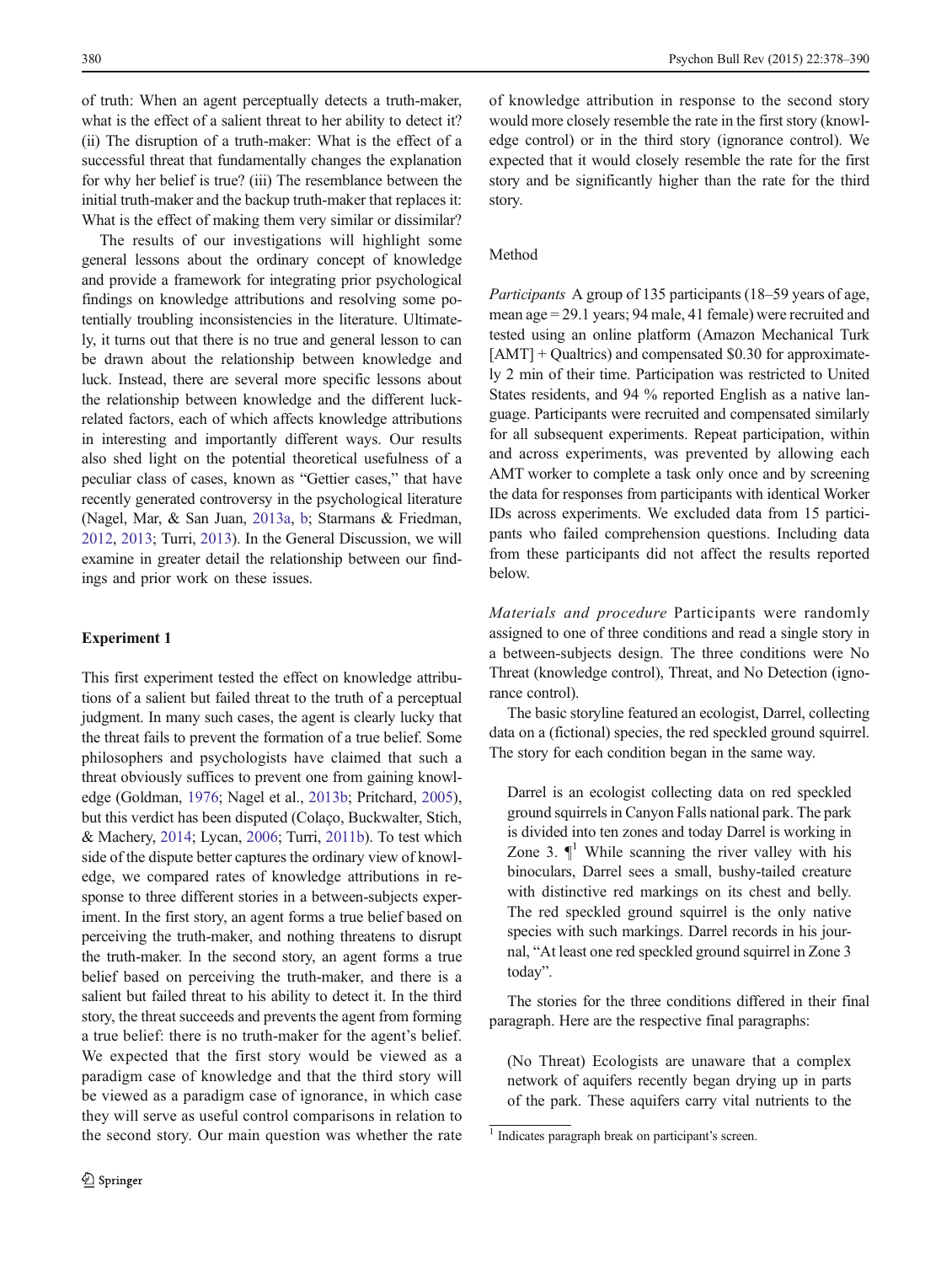<span id="page-3-0"></span>trees and other forms of plant life that support the squirrels. And the aquifers in the river valley running through Zone 3 are no exception. The animal Darrel is looking at is indeed a thirsty red speckled ground squirrel.

(Threat / No Detection) Ecologists are unaware that a non-native species of prairie dog recently began invading the park. These prairie dogs also have red markings on their chest and belly. When these prairie dogs tried to invade Zone 3, the red speckled ground squirrels were unable to completely drive them away. [Still, / And] the animal Darrel is looking at is indeed [a red speckled ground squirrel / one of the prairie dogs].

Participants then answered three questions. Participants first responded to a knowledge question standardly used in the study of knowledge attribution (Friedman & Turri, [in press](#page-11-0); Nagel et al., [2013b](#page-11-0); Starmans & Friedman, [2012;](#page-11-0) Turri, [2013](#page-11-0)).

Darrel that there is at least one red speckled ground squirrel in Zone 3 today [knows / only believes].

Participants were then taken to a separate screen where they answered a comprehension question and a question about what it was reasonable for Darrel to believe.

Darrel is looking at a \_\_\_\_\_\_. [ground squirrel/prairie dog] It is for Darrel to think that he is looking at a red speckled ground squirrel [reasonable/unreasonable].

Participants were not allowed to go back to a previous page and change their answer. Questions were always asked in the same order, and response options were rotated randomly. After testing, participants filled out a brief demographic questionnaire. These same basic procedures were followed in all subsequent experiments reported in this article.

# Results and discussion

Preliminary analysis revealed no effect of participant gender on responses to the knowledge question, either in the aggregate, Fisher's exact test  $p = .262$ , or for any of the three stories, Fisher's  $ps \leq 0.394$ , so the analyses that follow are collapsed across genders. The same is true for all subsequent experiments. This is consistent with prior work on knowledge attributions that had shown no effect of demographic variables (Nagel et al., [2013b](#page-11-0); Turri, [2013;](#page-11-0) Wright, [2010\)](#page-12-0).

As predicted, assignments to conditions affected the rates of knowledge attribution,  $\chi^2(df = 2, N = 135) = 39.63, p <$ .001, Cramer's  $V = .542$  (all tests are two-tailed unless otherwise noted). (See Table 1.) Pairwise comparisons detected no difference in knowledge attributions between the No Threat and Threat conditions, Fisher's  $p = .164$ , n.s., and a large difference between Threat and No Detection, Fisher's

Table 1 Experiment [1](#page-2-0): Percentages of participants attributing knowledge and agreeing that it was reasonable for the protagonist to think that he was looking at an object of the relevant sort

|            | No Threat | Threat | No Detection |
|------------|-----------|--------|--------------|
| Knows      | $81\%$    | $67\%$ | $16\%$       |
| Reasonable | $98\%$    | $94\%$ | $87\%$       |

 $p < .001$ , Cramer's  $V = .509$ . As expected, No Threat was overwhelmingly viewed as a case of knowledge, and No Detection was overwhelmingly viewed as a case of ignorance. Binomial tests revealed that knowledge attribution was above chance rates in the No Threat,  $p < .001$ , test proportion = .5, and in the Threat,  $p = .021$ , conditions, whereas it was significantly below chance in the No Detection condition,  $p < .001$ . Condition did not affect whether people said that it was reasonable for the protagonist to think he was looking at an object of the relevant sort,  $\chi^2(df=2, N=135) = 4.49, p = .106,$ n.s., so the differences in knowledge attribution can not be due to perceived differences in what it was reasonable for the protagonist to believe. (See Table 1.)

The results support the view that a salient but failed threat to the truth of a judgment does not significantly affect whether it is viewed as knowledge. When the threat failed to prevent Darrel from detecting the truth, participants attributed knowledge at rates exceeding chance, and indeed, at rates not significantly different from a case in which no such threat was mentioned. By contrast, when the threat succeeded in preventing Darrel from detecting the truth, participants overwhelmingly declined to attribute knowledge. The luck involved in such a threat failing is viewed as being fully consistent with knowledge.

# Experiment 2

This second experiment tested the effect on knowledge attributions of an unnoticed change in the explanation for why the agent's belief is true. More specifically, it tested the effect of an unnoticed disruption of the initial truth-maker and its replacement with a backup. (It is important to note that disrupting the initial truth-maker does not automatically make the belief false, for it could turn out that some other state of affairs could serve as a backup truth-maker.) Many researchers have claimed that the luck involved with such disruption and replacement-by-backup prevents one from knowing (Lehrer, [1965](#page-11-0); Sosa, [2007](#page-11-0)), but this verdict has been disputed (Hetherington, [1998,](#page-11-0) [1999](#page-11-0), [2013;](#page-11-0) Sartwell, [1991](#page-11-0), [1992;](#page-11-0) Starmans & Friedman, [2012\)](#page-11-0). To test which side of the dispute better captures the ordinary view of knowledge, we compared rates of knowledge attributions in response to three different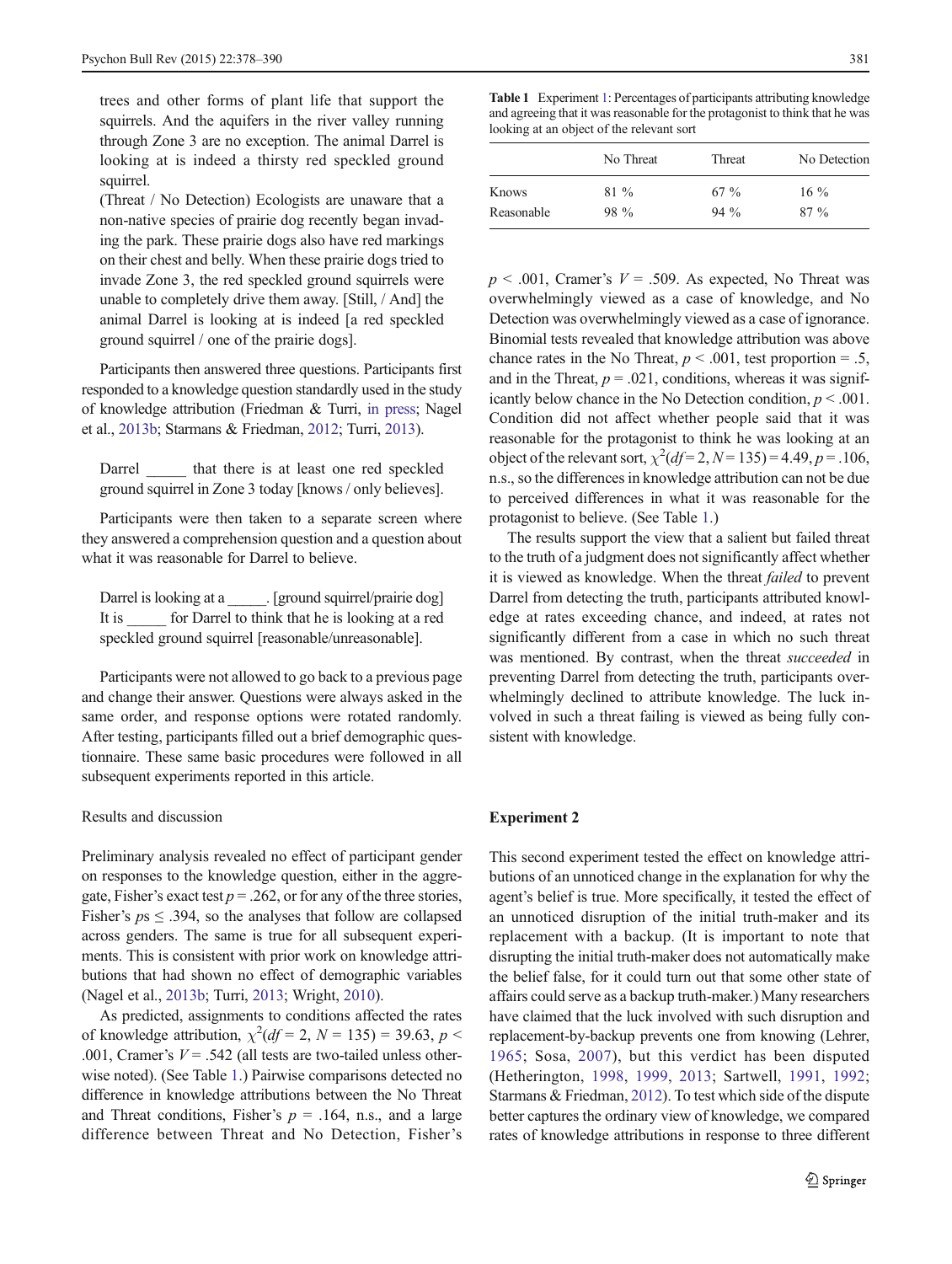<span id="page-4-0"></span>stories in a between-subjects experiment. In the first story, an agent forms a true belief based on perceiving the truth-maker, and nothing threatens to disrupt the truth-maker. In the second story, the agent forms a true belief based on perceiving the truth-maker, and there is an unnoticed change in what makes the belief true: the initial truth-maker is disrupted and replaced by a backup. In the third story, the agent fails to detect the truth initially, and what actually makes the belief true goes unnoticed. Again we expected that the first story would be viewed as a paradigm case of knowledge and that the third story would be viewed as a case of ignorance. Our main question was whether the rate of knowledge attribution in response to the second story would more closely resemble the rate in the first story (knowledge control) or in the third story (ignorance control). We expected the rate for the second story to be lower than for the first and higher than for the third, but we also expected it to more closely resemble the rate for the first.

# Method

Participants A group of 141 new participants (18–66 years of age, mean age =  $31.2$  years; 84 male, 57 female, 99 % reporting English as a native language) were tested. We excluded data from six participants who failed a comprehension question and from three participants whose Worker ID matched a participant's ID from the previous study. Including data from these participants did not affect the results reported below.

Materials and procedure Participants were randomly assigned to one of three conditions and read a single story in a between-subjects design. The three conditions were Normal Detection (knowledge control), Replacement, and No Detection (ignorance control).

The basic storyline again featured the ecologist Darrel collecting data on the red speckled ground squirrel. This time the story covered a longer time period, introduced a second character who asked Darrel a question, and involved Darrel relying on memory as well as perception. The story for each condition began the same way.

Darrel is an ecologist collecting data on red speckled ground squirrels in Canyon Falls national park. The park is divided into ten zones and today Darrel is working in Zone 3. ¶ While scanning the river valley with his binoculars, Darrel sees a bushy-tailed creature with distinctive red markings on its chest and belly. The red speckled ground squirrel is the only native species with such markings. Soon Darrel packs up his gear and hikes back to base camp. ¶ When Darrel returns to camp, his colleague says, "A reporter is going to do a story on local wildlife and she needs some video footage of a red

speckled ground squirrel. Are there any in Zone 3?" Darrel replies, "Yes, there is at least one red speckled ground squirrel in Zone 3."

The stories for the three conditions differed in their final paragraph. In the Normal Detection condition, the animal that Darrel saw was a female red speckled ground squirrel, and while Darrell was hiking back to camp, a male squirrel migrated into Zone 3 and joined her. In the Replacement condition, the animal that Darrel saw was a female red speckled ground squirrel, but while Darrel was hiking back to camp, the female that he saw migrated out of Zone 3 and never returned. However, a different female migrated into Zone 3 and nested in the river valley, so there was a red speckled ground squirrel in Zone 3 after all. In the No Detection condition, the animal that Darrel saw was actually a member of an invasive species of prairie dog, so that he did not detect a red speckled ground squirrel in Zone 3 that day. However, as in the story for the Replacement condition, while Darrel was hiking back to camp, a female red speckled ground squirrel migrated into Zone 3 and nested in the river valley, so that a red speckled ground squirrel was in Zone 3 after all. The complete texts for all of the stories are included in the supplemental materials.

Participants then answered three questions. Participants first responded to the same knowledge question as in Experiment [1](#page-2-0). Participants were then taken to a separate screen where they answered a comprehension question and a question about what it was reasonable for Darrel to believe. These were similar to the final two questions in Experiment [1,](#page-2-0) except that this time they were in the past tense rather than the present.

# Results and discussion

As predicted, assignments to conditions affected the rates of knowledge attribution,  $\chi^2(df = 2, N = 141) = 40.16, p < .001$ , Cramer's  $V = .534$ . (See Table 2.) Pairwise comparisons revealed that knowledge attribution was higher in Normal Detection than in Replacement, Fisher's  $p = .017$ , Cramer's  $V = .254$ , and higher in Replacement than in No Detection, Fisher's  $p < .001$ , Cramer's  $V = .427$ . As expected, Normal Detection was overwhelmingly viewed as a case of knowledge, and No Detection was overwhelmingly viewed as a case of ignorance. Binomial tests revealed that knowledge

Table 2 Experiment [2](#page-3-0): Percentages of participants attributing knowledge and agreeing that it was reasonable for the protagonist to think that he saw an object of the relevant sort

|            | Normal Detection | Replacement | No Detection |
|------------|------------------|-------------|--------------|
| Knows      | 88 %             | 66 %        | $23\%$       |
| Reasonable | $98\%$           | $100\%$     | $98\%$       |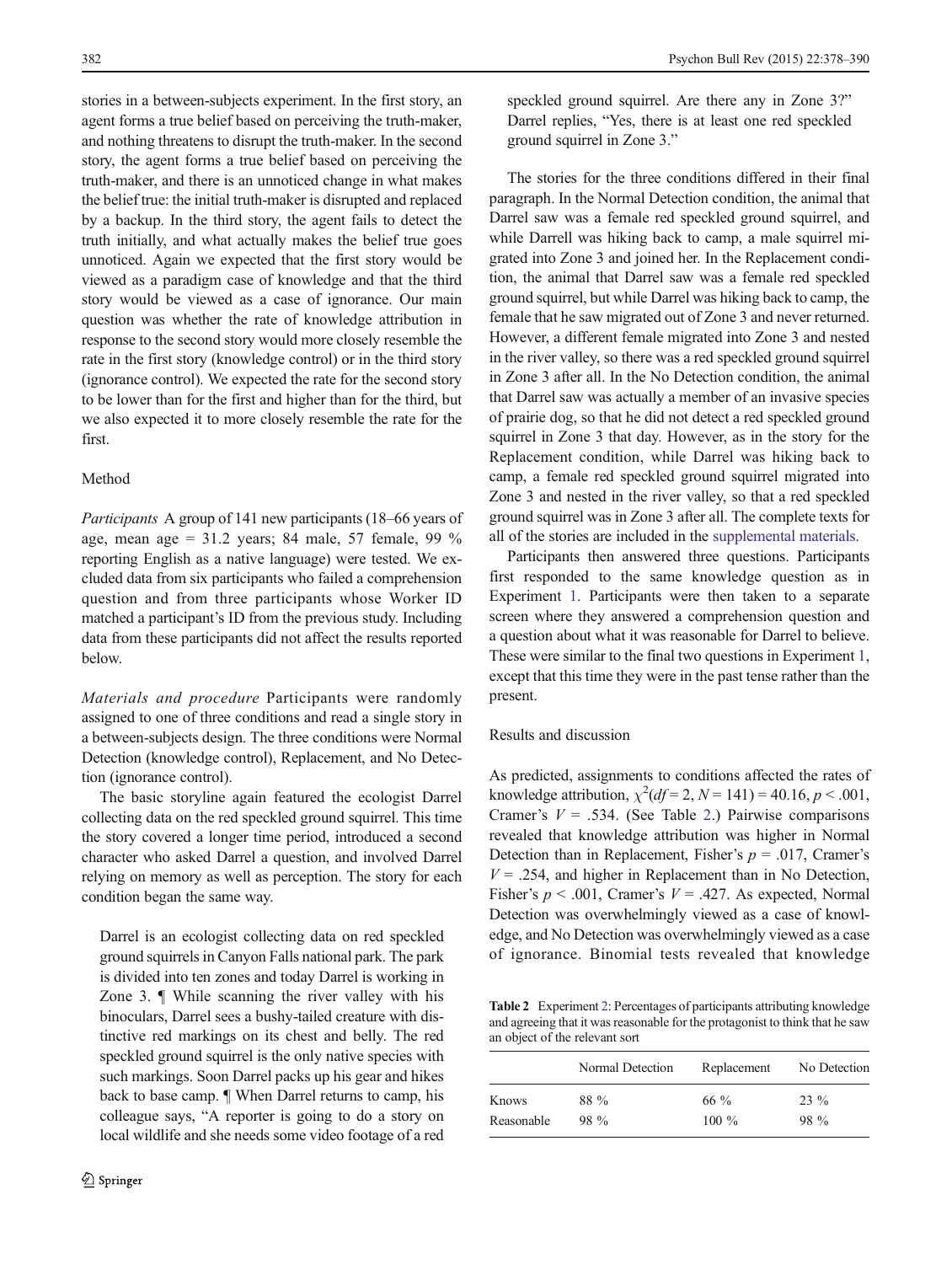<span id="page-5-0"></span>attribution was above chance rates in Normal Detection,  $p <$ .001, test proportion = .5, and in Replacement,  $p = .033$ , whereas it was significantly below chance in No Detection,  $p < .001$ . Condition did not affect whether people said it was reasonable for the protagonist to think that he saw an object of the relevant sort,  $\chi^2(df=2, N=141) = 1.124, p = .570, n.s.,$  so the differences in knowledge attribution again can not be due to perceived differences in what it was reasonable for the protagonist to believe. (See Table [2.](#page-4-0))

The results support the view that an unnoticed replacement-by-backup does affect whether an belief is viewed as knowledge. When replacement does not occur, knowledge attribution is at ceiling, but when it does occur, knowledge attribution is significantly lower. Nevertheless, in this study such a replacement was widely viewed as being consistent with knowing: Most participants in the Replacement condition attributed knowledge, even though the belief was ultimately true because of the backup truth-maker. However, participants' willingness to attribute knowledge in the Replacement condition seemed to depend crucially on whether the initial truth-maker was detected, as demonstrated by the very low rates of knowledge attribution in the No Detection condition, for the difference between the Replacement and No Detection conditions lay in whether the protagonist detected an initial truth.

#### Experiment 3

Having seen that truth-maker replacement does affect knowledge attribution, in this experiment we tested the effect of similarity or dissimilarity of the initial and replacement truthmakers. We suspected that a highly dissimilar truth-maker could draw greater attention to the fact that replacement had occurred, which could in turn lead people to view the agent as being lucky and withhold the attribution of knowledge. To test this, we compared rates of knowledge attributions in response to three different stories in a between-subjects experiment. In both the first and second stories, the agent formed a true belief based on perceiving the truth-maker, and there was an unnoticed change in what made the belief true: The initial truthmaker was disrupted and replaced by a backup. In the first story, the backup truth-maker was very similar to the initial truth-maker, whereas in the second story it was dissimilar. In the third story, the agent failed to detect the truth initially and nothing made the belief true. The first story was almost identical to the story for the Replacement condition in Experiment [2,](#page-3-0) so we expected participants to tend to attribute knowledge in response to the first story in this experiment. We expected the third story to be viewed as a paradigm case of ignorance, and included it as a control. Our main question was whether the rate of knowledge attribution in response to the

second story would differ from that for the first story, and if so, whether it would more closely resemble the rate for the first or for the third story. We expected the rate for the second story to be lower than that for the first, but to be higher than that for the third.

#### Method

Participants A group of 576 new participants (18–71 years of age, mean age = 31 years; 385 male, 191 female, 95 % reporting English as a native language) were tested.<sup>2</sup> We excluded data from 18 participants who failed the comprehension question and six participants who had previously participated in a related study. Including data from these participants did not affect the results reported below.

Materials and procedure Participants were randomly assigned to one of three conditions and read a single story in a between-subjects design. The three conditions were Similar, Dissimilar, and No Detection (ignorance control). The basic storyline again featured the ecologist Darrel collecting data on the red speckled ground squirrel. The story for each condition began with the same common stem as the stories for Experiment [2,](#page-3-0) but the stories then differed in their final paragraph. In both the Similar and Dissimilar conditions, the animal that Darrel saw was a female red speckled ground squirrel, and while Darrell was hiking back to camp, the female that he saw had migrated out of Zone 3 and never returned. In the Similar condition, the backup truth-maker was very similar to the initial truth-maker: Another female squirrel migrated into Zone 3 and nested in the same river valley that Darrel had been in earlier. By contrast, in the Dissimilar condition, the backup truth-maker was noticeably dissimilar from the original: A male red speckled ground squirrel was hibernating unnoticed in a burrow all the way on the other side of Zone 3. In the No Detection condition, the animal that Darrel saw was actually a member of an invasive species of prairie dog, and there was no backup truth-maker: There simply had been no red speckled ground squirrel in Zone 3.

<sup>2</sup> The number of participants was higher in this experiment in response to suggestions made during the review process. A previous trial of this experiment produced results very similar to those reported below, including the nonreplication of the result from the Replacement condition in Experiment 2. This raised questions about replicability, so we ran the study with a much larger sample size. This trial was conducted using a predetermined sample size gleaned from a priori power analysis, rounding up to compensate for exclusions due to comprehension failures and potential repeat participation. A priori power analysis indicated that a sample size of 183 per group had sufficient power (.80) to detect a .15 difference in proportions (.65–.50) for independent groups on the dichotomous knowledge question. This was calculated using the software application G\*Power, version 3.1.5 (Faul, Erdfelder, Lang, & Buchner, [2007\)](#page-11-0). The calculation assumed the conventional alpha level of .05 and a beta level of .20.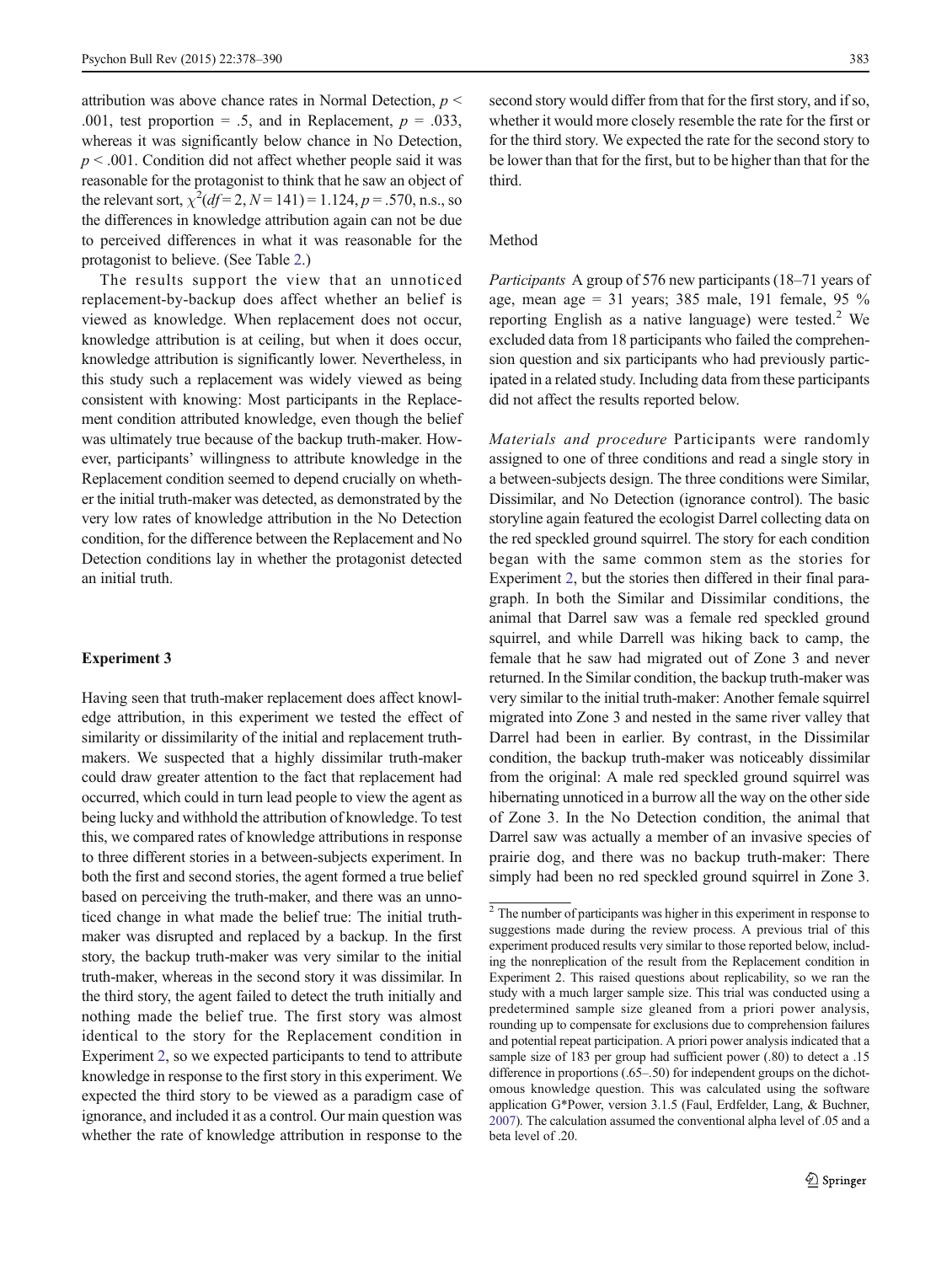<span id="page-6-0"></span>The complete texts for all the stories are included in the supplemental materials.

Participants then answered the same three questions as in Experiment [2:](#page-3-0) a knowledge question, a comprehension question, and a question about what it was reasonable for Darrel to believe. But since the answer to the reasonableness question did not matter in the first two experiments and response rates continued to be uniformly at or near ceiling  $(86\,\%-100\%)$ , we omit further discussion of it for the sake of brevity.

# Results and discussion

Assignments to conditions affected the rates of knowledge attribution,  $\chi^2(df = 2, N = 576) = 94.97, p < .001$ , Cramer's  $V = .406$ . (See Table 3) Pairwise comparisons revealed that knowledge attribution was, as predicted, higher in Similar than in Dissimilar conditions, Fisher's  $p = .019$ , Cramer's  $V = .124$ , and higher in Dissimilar than in No Detection conditions, Fisher's  $p < .001$ , Cramer's  $V = .386$ . As expected, No Detection was overwhelmingly viewed as a case of ignorance, with rates of knowledge attribution falling far below chance, binomial,  $p < .001$ , test proportion = .5. Knowledge attribution was also below chance in Dissimilar, binomial,  $p =$ .031. Knowledge attribution in the Similar condition did not differ from chance, binomial  $p = .249$ , and it was lower than the rate of knowledge attribution in the Replacement condition from Experiment [2](#page-3-0), binomial  $p = .002$ , test proportion = .66. Given that the Replacement story from Experiment [2](#page-3-0) was virtually identical to the Similar story in this experiment, we were surprised at this last difference. One possibility is that the population tends to attribute knowledge in such cases at rates slightly exceeding chance, and the divergent results that we observed were simply the result of random variation. Another possibility is that there are some important, currently unidentified individual differences in knowledge attributions, and that the sample from Experiment [2](#page-3-0) included a greater proportion of people with a trait making them more tolerant of the relevant form of luck. (See Feltz & Cokely, [2012](#page-11-0), p. 231, for a review of some evidence that personality traits predict judgments about particular cases used to support theories in moral psychology and philosophy.)

The results support the view that when disruption and replacement occurs, knowledge attribution can be affected by how similar or dissimilar the replacement truth-maker is to the original. People were more likely to attribute knowledge when the replacement was highly similar to the original than

Table 3 Experiment [3](#page-5-0): Percentages of participants attributing knowledge

|       | Similar | Dissimilar | No Detection |
|-------|---------|------------|--------------|
| Knows | 54 $\%$ | 42 %       | $8\%$        |

when it was dissimilar. Cases involving dissimilar replacements are still viewed as being importantly different from paradigmatic cases of ignorance.

# Experiment 4

Our final experiment was designed to replicate the findings from the first three experiments in a single study that used a very different cover story. The results not only replicated earlier findings, but also demonstrated that the findings generalize to other contexts and are not due to the use of a particular type of story. All of our earlier experiments had featured stories about nonhuman animals in natural outdoor settings. By contrast, the present experiment featured stories set in indoor social contexts involving owned artifacts and other human agents with malicious intentions.

# Method

Participants A total of 813 new participants were tested (18– 75 years of age, mean age = 31.25; 487 male, 326 female, 96 % reporting English as a native language). We excluded data from 85 participants who failed comprehension questions. Including data from these participants did not affect the results reported below.

Materials and procedure Participants were randomly assigned to one of seven conditions and read a single story. (See Table [4.](#page-7-0)) Each condition featured a different story. The basic storyline featured an agent, Emma, admiring jewelry in a fancy department store (based on a story in Nagel et al., [2013b\)](#page-11-0). Emma purchased a stone from the diamond display, put it in her pocket, browsed for another minute, then left the store. The different versions of the story varied whether the stone was a real or a fake diamond, whether there was a threat to the stone remaining in Emma's pocket, whether the threat failed or succeeded, and whether any other stone also ended up in Emma's pocket. To adopt the terminology used in previous experiments, the different stories manipulated whether Emma detected an initial truth-maker, whether Emma's truth detection was saliently threatened, whether the threat succeeded in disrupting the initial truth-maker, and whether the backup truth-maker was highly similar or dissimilar to the initial.

In all of the stories, Emma purchased a stone from a jewelry store, put it in her pocket, and soon walked out of the store. In all of the stories that involved detection, the stone she purchased was a diamond. In all the stories that did not involve detection, the stone was a fake. In all of the stories that involved similar backup truth-makers, the backup truthmaker was that, one way or another, a diamond was put into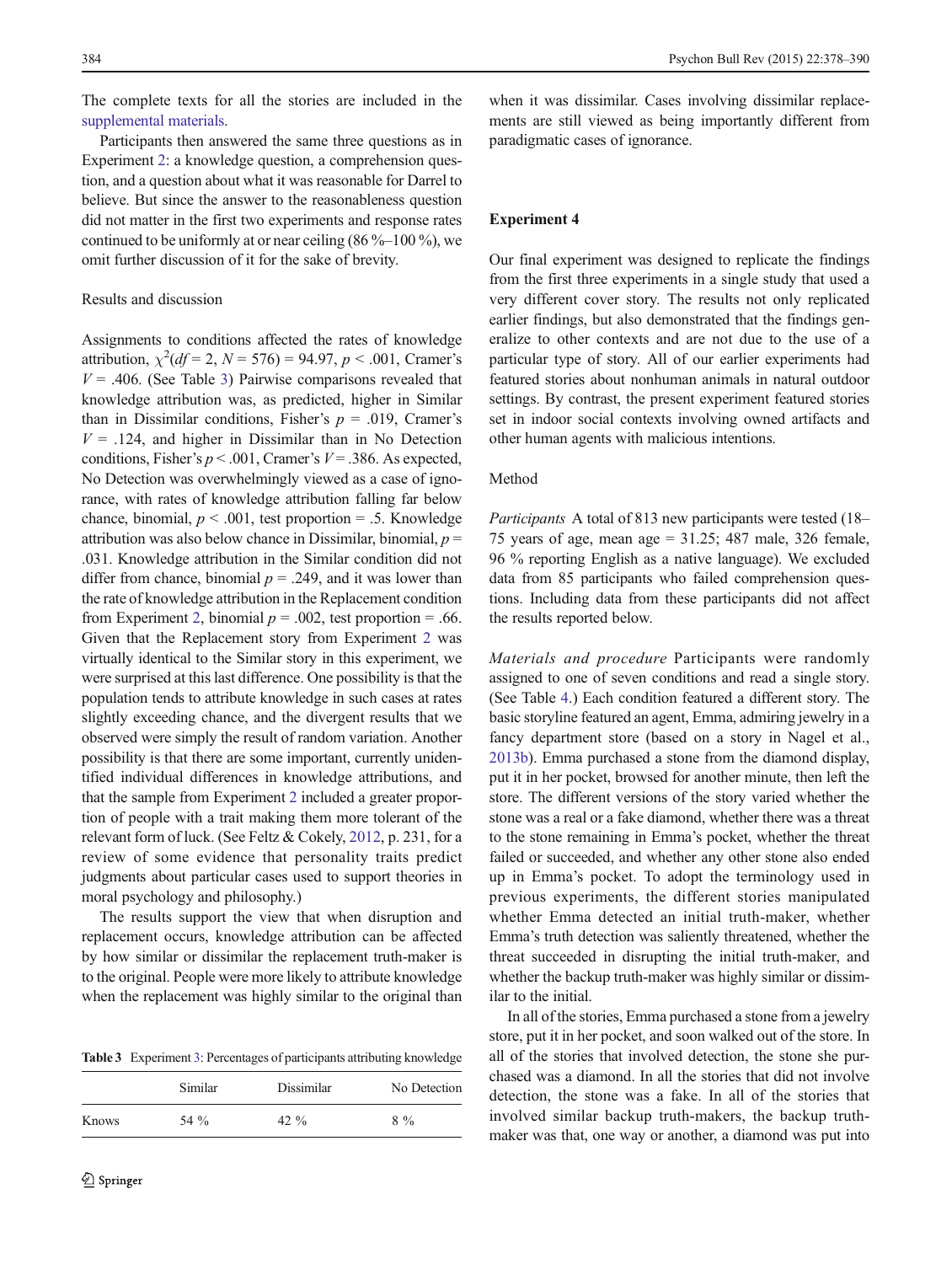<span id="page-7-0"></span>

| Condition                              | Description                                                                                                                                                                                                                              |
|----------------------------------------|------------------------------------------------------------------------------------------------------------------------------------------------------------------------------------------------------------------------------------------|
| 1. Knowledge Control                   | The stone Emma purchases is a diamond. She walks out of the store and nothing else happens.                                                                                                                                              |
| 2. Failed Threat                       | The stone Emma purchases is a diamond. A skilled jewel thief tries to steal it from her pocket<br>before she leaves the store, but he fails.                                                                                             |
| 3. Detection Similar Replacement       | The stone Emma purchases is a diamond. A skilled jewel thief tries to steal it from her pocket<br>before she leaves the store, and he succeeds. Someone secretly slips a diamond into<br>Emma's pocket before she leaves the store.      |
| 4. Detection Dissimilar Replacement    | The stone Emma purchases is a diamond. A skilled jewel thief tries to steal it from her pocket<br>before she leaves the store, and he succeeds. Long ago, Emma's grandmother secretly<br>sewed a diamond into the pocket of Emma's coat. |
| 5. No Detection Similar Replacement    | The stone Emma purchases is a fake. A skilled jewel thief tries to steal it from her pocket before<br>she leaves the store, and he succeeds. Someone secretly slips a diamond into Emma's pocket<br>before she leaves the store.         |
| 6. No Detection Dissimilar Replacement | The stone Emma purchases is a fake. A skilled jewel thief tries to steal it from her pocket before<br>she leaves the store, and he succeeds. Long ago, Emma's grandmother secretly sewed a diamond                                       |

into the pocket of Emma's coat. 7. Ignorance Control The stone Emma purchases is a fake. She walks out of the store and nothing else happens.

Emma's pocket before she left the store. In all of the stories that involved dissimilar backup truth-makers, the backup truth-maker was that a real diamond had secretly been sewn into Emma's pocket by a previous owner long ago. Table 4 describes the stories used for each of the conditions. The complete text of all of the stories is included in the supplemental materials.

We note one residual issue from an earlier study. We had observed no statistically significant difference in knowledge attributions between the No Threat (knowledge control) condition and the Threat condition in Experiment [1](#page-2-0), but the absolute difference was perhaps large enough (81 %/67 %) to warrant suspicion that a larger sampling would have revealed a difference. So we increased the number of participants per condition in order to gain statistical power. We also tested multiple representative versions of the stories for the Failed Threat and Detect Similar conditions as a precaution; we expected no difference between representative versions of the same type.

After reading the story, participants answered a series of comprehension questions about whether Emma had a diamond in her pocket when leaving the store, whether it was reasonable for Emma to think that there was a diamond in her pocket, and why Emma thought that there was a diamond in her pocket. All participants then answered the same test question about whether, as Emma left the store, she knew that a diamond was in her pocket. Questions were always asked in the same order, and response options were rotated randomly.

Four noteworthy differences in procedure distinguished this experiment from the first three. First, whereas in Experiments  $1-3$  $1-3$  $1-3$  we had asked the knowledge question first and then asked comprehension questions, in this experiment we asked the comprehension questions first and then the knowledge question. Second, we included more comprehension questions this time, including one that required participants to explicitly identify Emma's reason for thinking that she had a diamond in her pocket. Third, we treated the reasonableness question as a comprehension question this time. Fourth, we also added explicit time-indexing to the questions, to minimize the possibility that participants would selectively interpret the questions as applying to different times in the story.

# Results and discussion

First, we make three preliminary notes about the analyses that follow: (i) Knowledge attribution did not differ across the three versions of the Failed Threat story (80 %–88 %),  $\chi^2(df = 2$ ,  $N = 180$ ) = 1.65,  $p = .438$ , n.s., so we collapsed these into a single group; (ii) knowledge attribution did not differ between the two versions of the story representative of category 3 (54 %/60 %), Fisher's  $p = .497$ , n.s., so we collapsed these into a single group; (iii) gender did not affect the attribution rates (male, 54 %; female, 53 %), Fisher's  $p = .886$ , n.s., so we collapsed across gender.

Assignments to conditions affected rates of knowledge attribution: 12 %-90 %,  $\chi^2(df = 6, N = 813) = 242.21$ ,  $p < .001$  $p < .001$ , Cramer's  $V = 0.546$  (Fig. 1), and overall the results replicated the main findings from our first three experiments. First, the rates of knowledge attribution did not differ between Knowledge Control (90 %) and Failed Threat (83 %), Fisher's  $p = .113$ , n.s., and far exceeded chance rates in both conditions, binomial  $ps < .001$ . This replicated a main finding from Experiment [1:](#page-2-0) A failed threat to truth detection does not significantly depress knowledge attribution and is viewed as being fully consistent with knowledge. This result is also in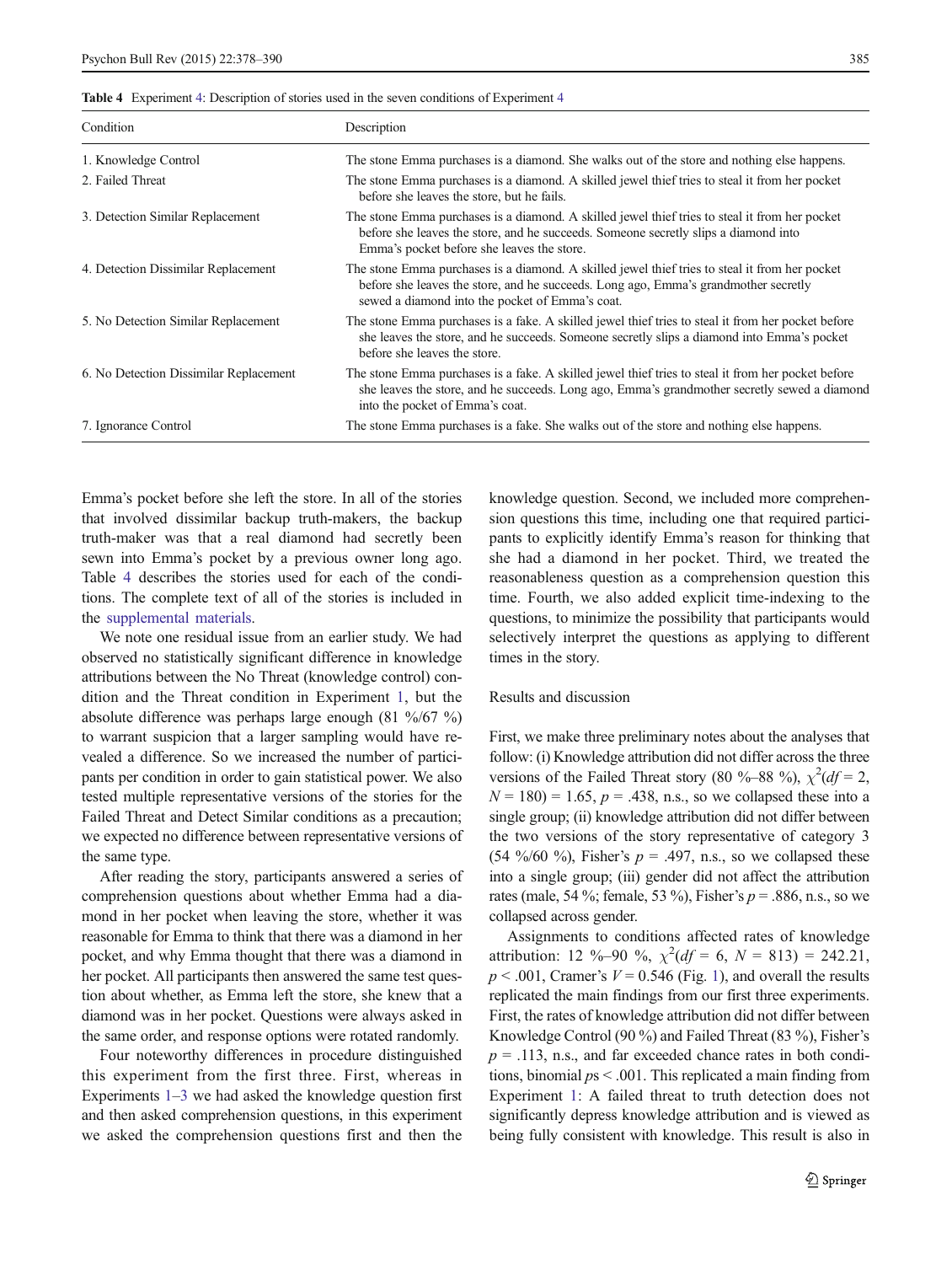<span id="page-8-0"></span>

Fig. 1 Experiment [4:](#page-6-0) Percentages of participants attributing knowledge across conditions. Except where nonsignificance is indicated, the significance for all comparisons is at the  $p < .01$  level.

line with findings on related cases by Colaço et al. [\(2014\)](#page-10-0). Second, knowledge attribution in Detect Similar (55 %) was significantly lower than in Knowledge Control, Fisher's  $p \leq 0.001$ , Cramer's  $V = 0.367$ , was nonsignificantly above chance, binomial  $p = 0.195$ , and was significantly higher than in Ignorance Control, Fisher's  $p < .001$ , Cramer's  $V = .416$ . This replicated the main findings from Experiment [2](#page-3-0): An unnoticed truth-maker replacement did depress knowledge attribution, was widely, though not uncontroversially, viewed as consistent with knowledge, and was certainly viewed very differently from a clear case of ignorance. Third, rates of knowledge attribution differed significantly, depending on whether the replacement truth-maker was similar to or dissimilar from the initial truth-maker. This was true regardless of whether the agent had initially detected a truth-maker: Rates of knowledge attribution were higher in Detect Similar than in Detect Dissimilar (39 %), Fisher's  $p = .016$ , Cramer's  $V = .156$ , and they were higher in No Detect Similar (38 %) than in No Detect Dissimilar (19 %), Fisher's  $p = .006$ , Cramer's  $V = .207$ . This not only replicated a main finding from Experiment [3](#page-5-0), but it also generalized that finding, for the finding in Experiment [3](#page-5-0) was limited to a comparison involving cases of detection, whereas here we found that the difference extended to cases not involving detection.

Three other aspects of the results are worth noting explicitly. First, knowledge attribution exceeded chance rates only when the protagonist detected the truth and the truth-making relation was not disrupted (Knowledge Control and Failed Threat). Second, knowledge attribution fell below chance rates whenever the protagonist failed to detect the truth (No Detect Similar, No Detect Dissimilar, and Ignorance Control [12 %]). Third, a protagonist with a false belief was overwhelmingly viewed as being ignorant, even when the false belief was eminently reasonable (Ignorance Control). This supports a widespread assumption in both theoretical epistemology (Buckwalter, [in press;](#page-10-0) Hazlett, [2010](#page-11-0); Turri, [2011c](#page-11-0)) and developmental research on the acquisition of cognitive vocabulary (Booth, Hall, Robison, & Kim, [1997](#page-10-0); Shatz, Wellman, & Silber, [1983](#page-11-0), pp. 318–319; Sodian [1988](#page-11-0))—namely, that the concept of knowledge is "factive," meaning that its application presupposes that the claim known is true. We think an interpretation based on factivity is the simplest and most consistent with prior findings on knowledge attributions. Nevertheless, some caution is warranted here, because the results are consistent with more complicated alternative interpretations of the data that reject factivity. We welcome and encourage work that explores such alternatives.

# General discussion

Like any human achievement, knowledge is usually due to a mix of ability and luck. But the effect of luck on knowledge attributions is not well understood. We tested the effect of three luck-related factors on knowledge attribution—threat, disruption, and replacement—and found that the relation is complex and often surprising. We suggest that our investigation is profitably viewed as a case study in how people judge the relationship between success and luck. We focused on a centrally important class of cognitive evaluations, knowledge judgments, which in everyday life are often implicated in further important questions about how people will behave, how they ought to behave, the extent to which we credit or blame them for the outcome, and whether we excuse or punish them for transgressions.

We made three main findings, each replicated across different cover stories. First, we found that knowledge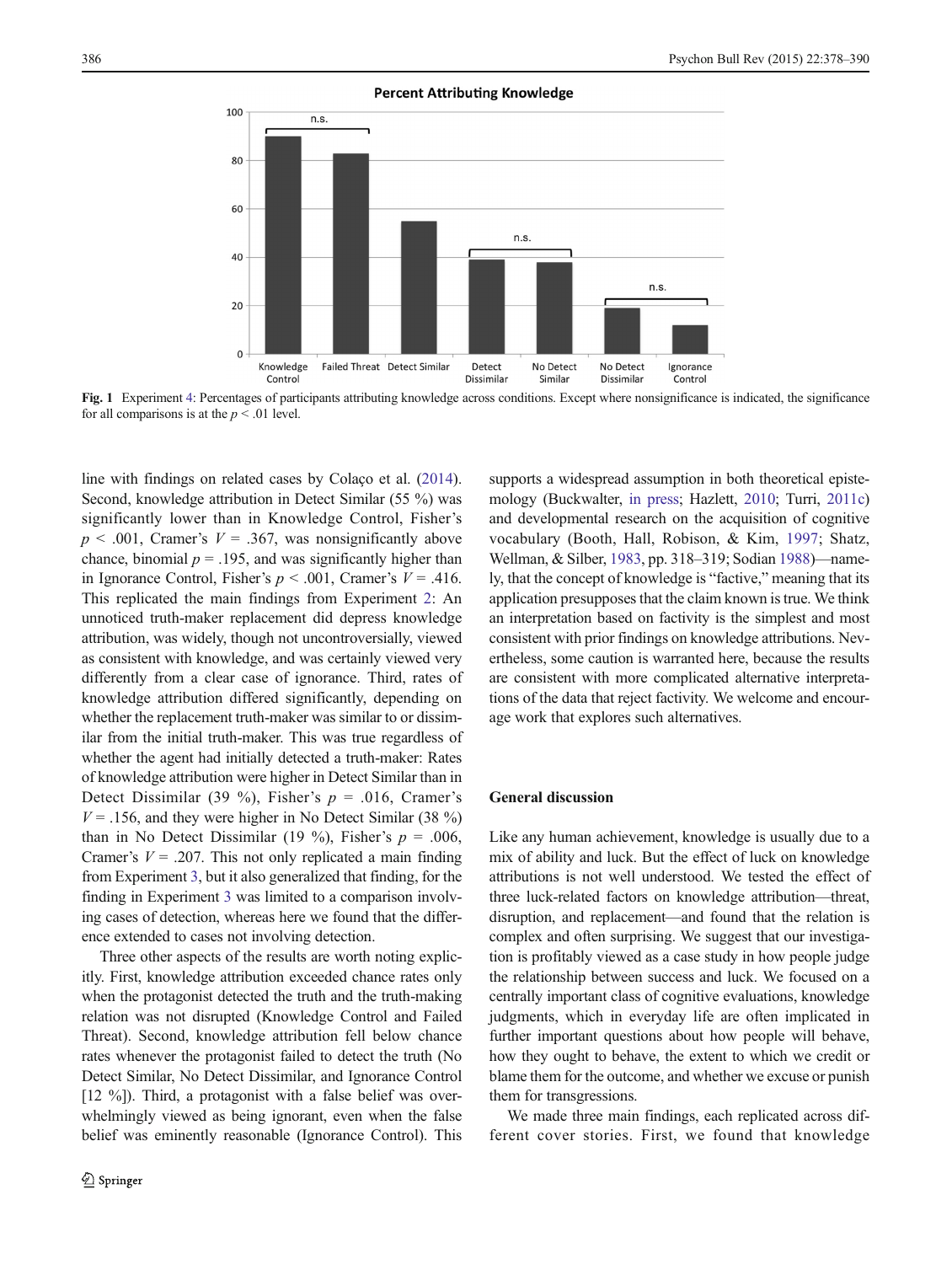attributions are insensitive to the luck of a salient threat that fails to prevent someone from perceptually detecting the truth. For example, suppose that a shopper purchases a diamond, puts it in her pocket, and walks out of the store. People overwhelmingly judge that the shopper knows that she has a diamond in her pocket as she leaves the store, even if a skilled pickpocket almost stole the diamond from her pocket before she left the store.

Second, we found that knowledge attributions are sensitive to the luck involved with an unnoticed disruption and change in the explanation for why a belief is true. For example, consider our shopper as she walks out of the store. If the diamond is in her pocket because she put it there, then people overwhelmingly judge that she knows that a diamond is in her pocket. However, if a pickpocket steals the diamond she originally put in her pocket, but her belief is nevertheless true because someone also secretly slipped a diamond into her pocket, then people are much less inclined to attribute knowledge to her.

Third, we found that when the explanation changes for why a belief is true, knowledge attributions are sensitive to the way in which the truth is replaced or restored. People are more inclined to attribute knowledge when the "backup" or replacement truth-maker is similar to the original truth-maker than when it is dissimilar. For example, consider our shopper, who believes that she has a diamond in her coat pocket, but whose diamond is stolen before she leaves the store. People are more inclined to attribute knowledge if her belief is true because the thief felt guilty and slipped the diamond back into her pocket than if it is true because her grandmother long ago sewed a diamond into the coat pocket. Although we have treated the similarity/dissimilarity distinction as a dichotomy in these initial attempts to test its effect, we acknowledge that it is probably better thought of as a continuum. Further work will be needed to understand how subtler changes in similarity affect knowledge attributions. Moreover, things can be similar in one respect but different in another. For instance, a male and a female squirrel are similar insofar as they are squirrels, but they differ in their genders. Further work is also needed to more precisely identify which sorts of similarity and dissimilarity affect knowledge attributions.

Though comparing results from different experiments is fraught, it is still worth noting the impressive consistency of knowledge attributions in structurally analogous conditions across Experiments [1](#page-2-0)–[4.](#page-6-0) All knowledge controls consistently resulted in approximately 80 %–90 % knowledge attribution. Conditions involving failed threats were consistently treated similarly to clear cases of knowledge. The cases serving as ignorance controls consistently resulted in approximately 10 %–15 % knowledge attribution. And the cases of luck involving similar replacement consistently resulted in approximately 50 %–60 % knowledge attribution. The similarities among these findings suggest that the ordinary concept of

knowledge is deeply sensitive to the structural features of cases that we have identified.

A recent controversy in psychology and philosophy has concerned whether laypeople attribute lucky knowledge to agents in an intriguing range of cases known as "Gettier cases" (Gettier, [1963;](#page-11-0) see Turri, [2012](#page-11-0), for a review). Studying Gettier cases is theoretically useful because they provide an excellent "opportunity to test which factors affect knowledge attributions" (Starmans & Friedman, [2013](#page-11-0), p. 663). Some researchers have found that laypeople do tend to attribute knowledge in some Gettier cases (Starmans & Friedman, [2012\)](#page-11-0), some researchers claim that laypeople do not (Nagel et al., [2013b\)](#page-11-0), and others have observed mixed results, depending on the method of questioning (Turri, [2013\)](#page-11-0). Our findings suggest an explanation for the seemingly inconsistent prior findings and theorizing on Gettier cases: Knowledge attributions are sensitive to different forms and combinations of luck, and prior research on Gettier cases has not controlled for all of the sensitivities identified here. Indeed, according to some criteria (e.g., Lewis, [1996;](#page-11-0) Pritchard, [2005](#page-11-0); Zagzebski, [1996\)](#page-12-0), researchers would count the stories used for five of the separate conditions in Experiment [4](#page-6-0) as Gettier cases: Failed Threat, Detect Similar, Detect Dissimilar, No Detect Similar, and No Detect Dissimilar. But if intuitions about Gettier cases vary as widely as our results indicate—from patterns that closely resemble responses to paradigmatic knowledge (Failed Threat) to patterns that closely resemble responses to paradigmatic ignorance (no detect dissimilar)—then "Gettier case" is a theoretically useless category. The fact that something is a Gettier case would be consistent with its being both overwhelmingly judged knowledge and overwhelmingly judged ignorance, thereby masking differences that radically affect the psychology of knowledge attributions, and depriving the category of any diagnostic or predictive value (Blouw, Buckwalter, & Turri, [in press\)](#page-10-0).

Starmans and Friedman ([2012\)](#page-11-0) identified an important distinction between cases in which the agent bases her belief on "authentic" evidence and cases in which she believes it on the basis of "apparent" evidence. They found that people are more likely to ascribe knowledge when the evidence was authentic than when it was merely apparent. Their cases of authentic evidence were structurally similar to several stories used in our experiments: Replacement (Exp. 2), Similar (Exp. 3), and Detect Similar (Exp. 4). Their cases of apparent evidence roughly corresponded to the stories used in No Detection (Exp. 2) and No Detect Similar (Exp. 4). Several of our results corroborate Starmans and Friedman's [\(2012](#page-11-0)) findings, further supporting their view that the ordinary concept of knowledge is sensitive to the authentic/apparent distinction. The three most relevant results are that knowledge attribution was (i) higher in the Replacement than in the No Detection condition of Experiment [2](#page-3-0), (ii) higher than chance rates in the Replacement condition of Experiment [2](#page-3-0), and (iii)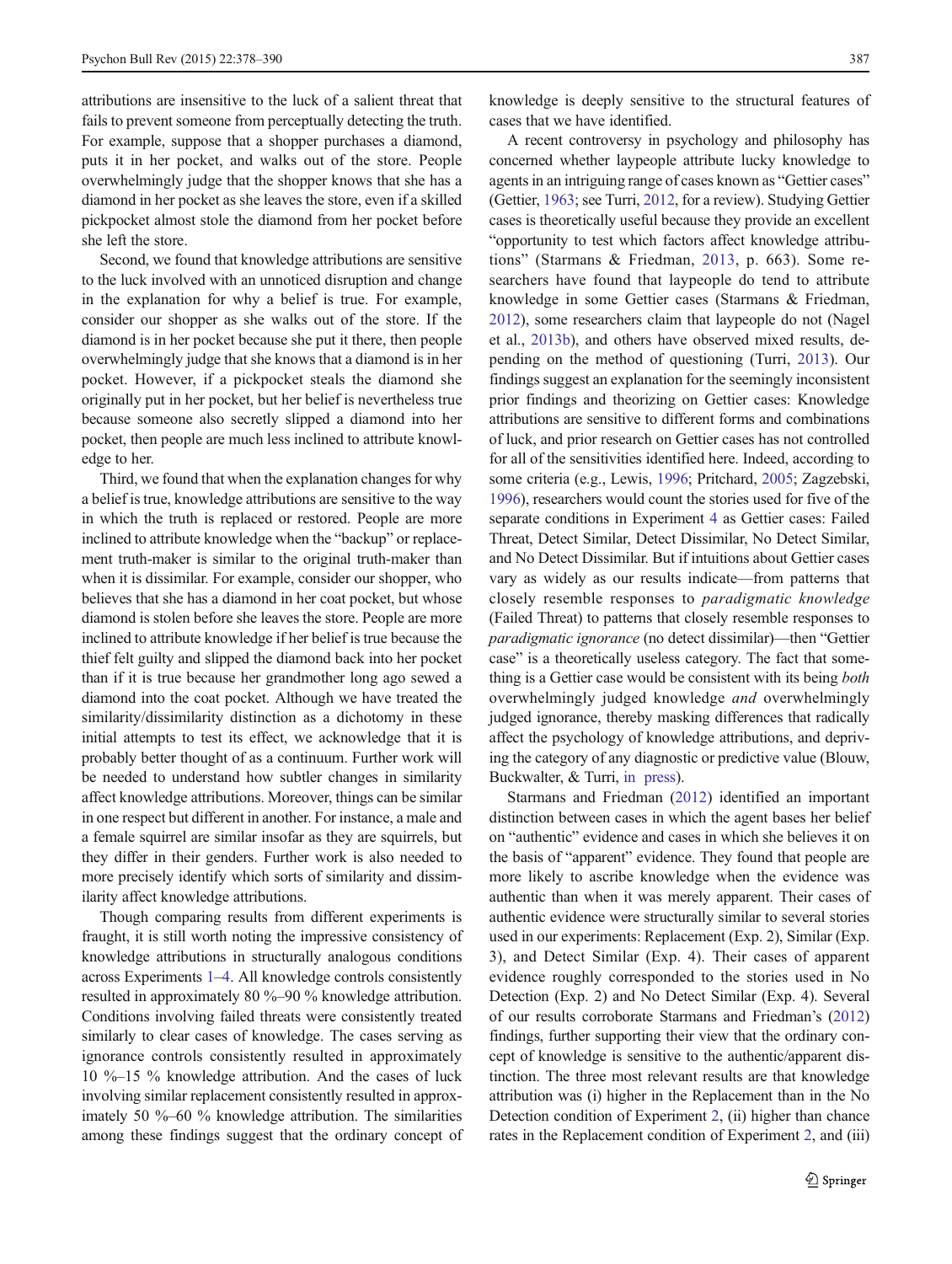<span id="page-10-0"></span>higher in the Detect Similar than in the No Detect Similar condition of Experiment [4.](#page-6-0) It is also worth noting that the results from Experiment [2](#page-3-0) generalize Starmans and Friedman's ([2012\)](#page-11-0) findings to cases that focus on natural kinds rather than on artifacts and to cases that do not involve stealing or tampering with people's property. In one experiment, we also observed knowledge attribution rise significantly above chance rates in an authentic-evidence case (Replacement, Exp. 2), which replicates a result reported by Starmans and Friedman [\(2012\)](#page-11-0). Nevertheless, we also observed that this high rate of knowledge attribution does not always replicate (Similar, Exp. 3), which suggests that still unidentified factors affect knowledge attribution in such cases.

Beyond the question of how much above chance the true average for the population is in such cases, the present results lend further strong support to Starmans and Freidman's [\(2012\)](#page-11-0) conclusion that philosophers have been too quick to claim that all Gettier cases are obvious cases of ignorance. Nagel and colleagues (Nagel et al., [2013a,](#page-11-0) [b](#page-11-0)) have recently empirically challenged Starmans and Friedman's ([2012](#page-11-0)) conclusions, arguing that laypeople view apparent-evidence cases as cases of ignorance. Starmans and Friedman [\(2013\)](#page-11-0) correctly noted that the challenge was partly based on a critical statistical miscalculation. Moreover, the present findings on authenticevidence cases contradict the empirical claims made by Nagel and colleagues.

In the philosophical study of knowledge, patterns in ordinary knowledge attributions are typically taken to provide an important constraint on theories of knowledge. Analytic epistemologists have largely followed J. L. Austin, a principal founder of "ordinary language" language philosophy, when he wrote,

If a distinction works well for practical purposes in ordinary life (no mean feat, for even ordinary life is full of hard cases), then there is sure to be something in it, it will not mark nothing. . . . Certainly ordinary language is not the last word: in principle it can everywhere be supplemented and improved upon and superseded. Only remember, it is the first word. (Austin, 1956, p. 11; cf. Reid, 1785[/2002,](#page-11-0) pp. 26–27).

More recently, leading epistemologists have also emphasized a strong preference for respecting patterns in ordinary judgments about knowledge. According to Jonathan Vogel, a theory of knowledge should "accommodate the body of our intuitions in an unforced, convincing way" (Vogel, [1990,](#page-11-0) p. 298). According to John Hawthorne, a criterion of a good theory of knowledge is that it respects "uncontroversial" and "widespread" tendencies to ascribe or deny knowledge in certain cases (Hawthorne, [2004,](#page-11-0) chap. 1 et passim; see also Stroud, [1984,](#page-11-0) and DeRose, [2009](#page-11-0)). Given the premium that contemporary epistemologists place on fidelity to ordinary usage, the present study, and other psychological studies of

knowledge attribution, can helpfully inform substantive philosophical theorizing about knowledge, especially theorizing about "epistemic luck," or the types of luck that are inconsistent with knowledge.

An important question for further research is why knowledge attributions are selectively sensitive to some but not to other forms of luck. Answering this question might also help shed light on the social function of knowledge attributions, as well as on neighboring domains such as *moral* evaluation. Ethicists and moral psychologists have asked similar questions about the role of luck in evaluating an agent's moral status (Williams & Nagel, [1976](#page-12-0); Young, Nichols, & Saxe, [2010\)](#page-12-0). But, whatever the ultimate explanation for this particular pattern of selective sensitivity, one thing is certain. We are fallible social beings deeply interested in keeping track of what people deserve and are responsible for. Whether it is a question of knowledge or morality or athletics, we seek criteria to distinguish genuine achievements from lucky outcomes. Our results have helped to expose some of those criteria.

Acknowledgements This research was supported by the Social Sciences and Humanities Research Council of Canada, The Character Project at Wake Forest University and the John Templeton Foundation (neither of which necessarily endorses any opinion expressed here), and an Early Researcher Award from the Ontario Ministry of Economic Development and Innovation.

# References

- Aristotle. (1941). Posterior analytics. In R. McKeon (Ed.), G. R. G. Mure (Trans.), The basic works of Aristotle. New York, NY: Random House
- Austin, J. L. (1956). A plea for excuses. Proceedings of the Aristotelian Society, 57, 1–30.
- Beebe, J. R., & Buckwalter, W. (2010). The epistemic side-effect effect. Mind and Language, 25, 1–25.
- Beebe, J. R., & Shea, J. (2013). Gettierized Knobe effects. Episteme, 10, 219–240. doi[:10.1017/epi.2013.23](http://dx.doi.org/10.1017/epi.2013.23)
- Blouw, P., Buckwalter, W., & Turri, J. (in press). Gettier cases: a taxonomy. In Borges, R., de Almeida, C., & Klein, P (Eds.), Explaining knowledge: new essays on the Gettier problem. Oxford: Oxford University Press.
- Booth, J. R., Hall, W. S., Robison, G. C., & Kim, S. Y. (1997). Acquisition of the mental state verb know by 2- to 5-year-old children. Journal of Psycholinguistic Research, 26, 581–603. doi: [10.1023/A:1025093906884](http://dx.doi.org/10.1023/A:1025093906884)
- Buckwalter, W. (2013). Gettier made ESEE. Philosophical Psychology, 27, 368–383. doi:[10.1080/09515089.2012.730965](http://dx.doi.org/10.1080/09515089.2012.730965)
- Buckwalter, W. (in press). Factive verbs and protagonist projection. Episteme.
- Buckwalter, W., & Turri, J. (in press). Telling, showing and knowing: A unified account of pedagogical norms. Analysis.
- Chisholm, R. (1989). Theory of knowledge (3rd ed.). Englewood Cliffs, NJ: Prentice Hall.
- Colaço, D., Buckwalter, W., Stich, S., & Machery, E. (2014). Epistemic intuitions in fake-barn thought experiments. Episteme, 11, 199–212. doi:[10.1017/epi.2014.7](http://dx.doi.org/10.1017/epi.2014.7)
- Cullen, S. (2010). Survey-driven Romanticism. Review of Philosophy and Psychology, 1, 275–296. doi:[10.1007/s13164-009-0016-1](http://dx.doi.org/10.1007/s13164-009-0016-1)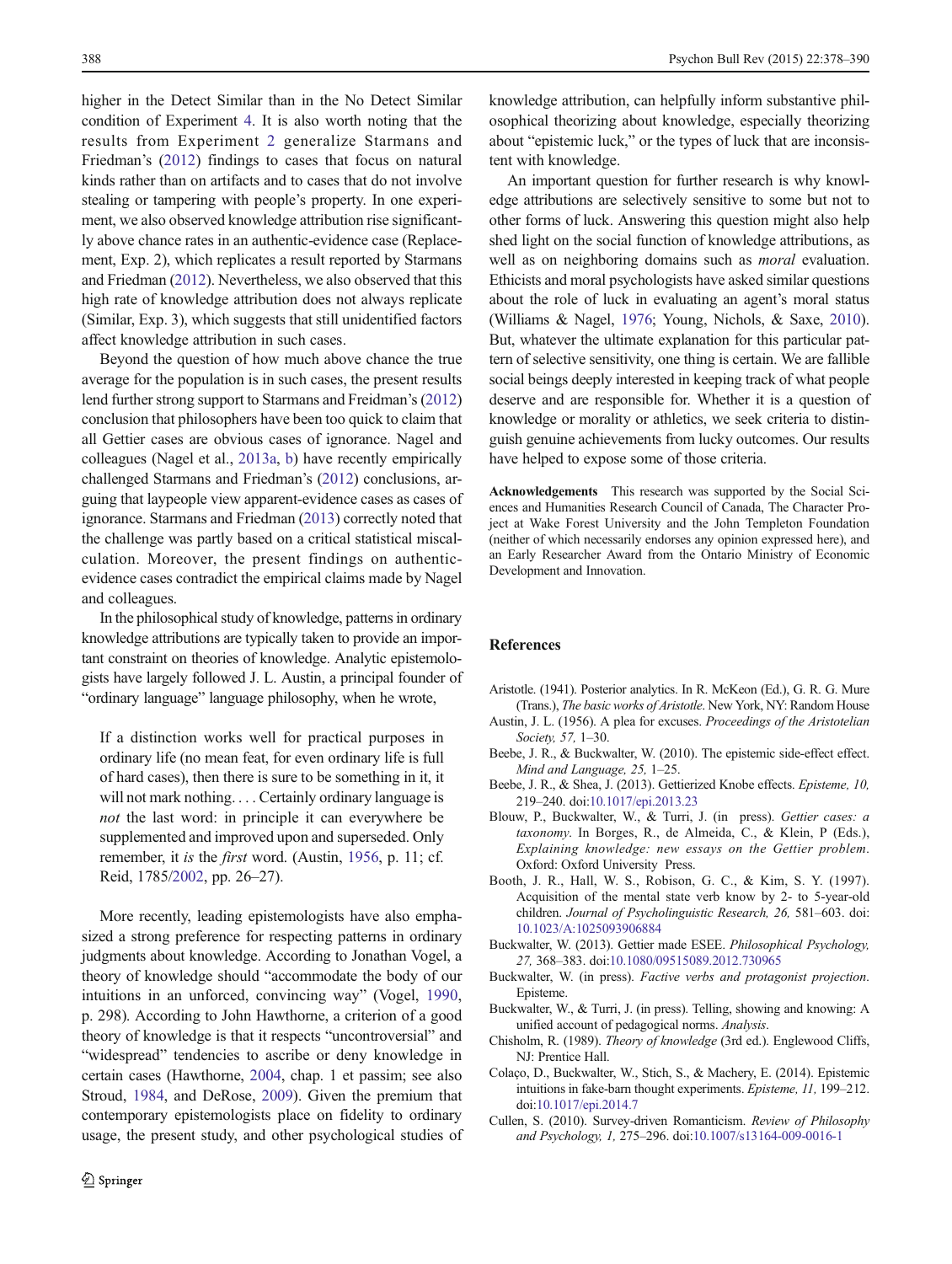- <span id="page-11-0"></span>DeRose, K. (2009). The case for contextualism. Oxford, UK: Oxford University Press.
- Duff, R. A. (1990). Intention, agency and criminal liability. Malden, MA: Blackwell.
- Engel, M., Jr. (1992). Is epistemic luck compatible with knowledge? Southern Journal of Philosophy, 30, 59–75. doi:[10.1111/j.2041-](http://dx.doi.org/10.1111/j.2041-6962.1992.tb01715.x) [6962.1992.tb01715.x](http://dx.doi.org/10.1111/j.2041-6962.1992.tb01715.x)
- Fantl, J., & McGrath, M. (2009). Knowledge in an uncertain world. Oxford, UK: Oxford University Press.
- Faul, F., Erdfelder, E., Lang, A.-G., & Buchner, A. (2007). G\*Power 3: A flexible statistical power analysis program for the social, behavioral, and biomedical sciences. Behavior Research Methods, 39, 175–191. doi:[10.3758/BF03193146](http://dx.doi.org/10.3758/BF03193146)
- Feltz, A., & Cokely, E. T. (2012). The philosophical personality argument. Philosophical Studies, 161, 227–246. doi:[10.1007/s11098-](http://dx.doi.org/10.1007/s11098-011-9731-4) [011-9731-4](http://dx.doi.org/10.1007/s11098-011-9731-4)
- Friedman, O., & Turri, J. (in press). Is probabilistic evidence a source of knowledge? Cognitive Science.
- Gettier, E. L. (1963). Is justified true belief knowledge? Analysis, 23, 121–123.
- Goldman, A. I. (1976). Discrimination and perceptual knowledge. Journal of Philosophy, 73, 771–791.
- Greco, J. (2010). Achieving knowledge: A virtue-theoretic account of epistemic normativity. Cambridge, UK: Cambridge University Press.
- Harman, G. (1973). Thought. Princeton, NJ: Princeton University Press.
- Hart, H. (1959). Prolegomenon to the principles of punishment. Proceedings of the Aristotelian Society, 60, 1–26.
- Hawthorne, J. (2004). Knowledge and lotteries. Oxford, NY: Oxford University Press.
- Hazlett, A. (2010). The myth of factive verbs. Philosophy and Phenomenological Research, 80, 497–522.
- Hetherington, S. (1998). Actually knowing. Philosophical Quarterly, 48, 453–469. doi[:10.1111/1467-9213.00114](http://dx.doi.org/10.1111/1467-9213.00114)
- Hetherington, S. (1999). Knowing failably. Journal of Philosophy, 96, 565.
- Hetherington, S. (2013). Knowledge can be lucky. In M. Steup, J. Turri, & E. Sosa (Eds.), Contemporary debates in epistemology (2nd ed., pp. 164–176). Malden, MA: Wiley-Blackwell.
- Knobe, J. (2003). Intentional action in folk psychology: An experimental investigation. Philosophical Psychology, 16, 309–324. doi[:10.1080/](http://dx.doi.org/10.1080/09515080307771) [09515080307771](http://dx.doi.org/10.1080/09515080307771)
- Lehrer, K. (1965). Knowledge, truth and evidence. Analysis, 25, 168–175.
- Lewis, D. (1996). Elusive knowledge. Australasian Journal of Philosophy, 74, 549–567. doi[:10.1080/00048409612347521](http://dx.doi.org/10.1080/00048409612347521)
- Lycan, W. G. (2006). On the Gettier Problem problem. In S. Hetherington (Ed.), Epistemology futures (pp. 148–168). Oxford, UK: Oxford University Press.
- Malle, B. (2006). Intentionality, morality, and their relationship in human judgment. Journal of Cognition and Culture, 6, 87–112. doi:[10.](http://dx.doi.org/10.1163/156853706776931358) [1163/156853706776931358](http://dx.doi.org/10.1163/156853706776931358)
- Malle, B. F., & Knobe, J. (1997). The folk concept of intentionality. Journal of Experimental Social Psychology, 33, 101–121.
- Malle, B. F., & Nelson, S. E. (2003). Judging mens rea: The tension between folk concepts and legal concepts of intentionality. Behavioral Sciences & the Law, 21, 563–580. doi[:10.1002/bsl.554](http://dx.doi.org/10.1002/bsl.554)
- Mele, A. R., & Cushman, F. (2007). Intentional action, folk judgments, and stories: Sorting things out. Midwest Studies in Philosophy, 31, 184–201. doi[:10.1111/j.1475-4975.2007.00147.x](http://dx.doi.org/10.1111/j.1475-4975.2007.00147.x)
- Nagel, J., Mar, R., & San Juan, V. (2013a). Authentic Gettier cases: A reply to Starmans and Friedman. Cognition, 129, 666–669. doi:[10.](http://dx.doi.org/10.1016/j.cognition.2013.08.016) [1016/j.cognition.2013.08.016](http://dx.doi.org/10.1016/j.cognition.2013.08.016)
- Nagel, J., San Juan, V., & Mar, R. A. (2013b). Lay denial of knowledge for justified true beliefs. Cognition, 129, 652–661. doi:[10.1016/j.](http://dx.doi.org/10.1016/j.cognition.2013.02.008) [cognition.2013.02.008](http://dx.doi.org/10.1016/j.cognition.2013.02.008)
- Pizarro, D. A., Uhlmann, E., & Bloom, P. (2003). Causal deviance and the attribution of moral responsibility. Journal of Experimental Social Psychology, 39, 653–660.
- Plato. (1992). The republic (G. M. A. Grube & C. D. C. Reeve, Trans.). Indianapolis, IN: Hackett.
- Pritchard, D. (2005). Epistemic luck. New York, NY: Oxford University Press.
- Reid, T. (2002). In D. Brookes (Ed.), Essays on the intellectual powers of man. University Park, PA: Pennsylvania State University Press. Original work published 1785.
- Russell, B. (1948). Human knowledge: Its scope and limits. New York, NY: Routledge.
- Sartwell, C. (1991). Knowledge is merely true belief. American Philosophical Quarterly, 28, 157–165.
- Sartwell, C. (1992). Why knowledge is merely true belief. Journal of Philosophy, 89, 167–180.
- Searle, J. (1983). Intentionality. Cambridge, UK: Cambridge University Press.
- Shatz, M., Wellman, H. M., & Silber, S. (1983). The acquisition of mental verbs: A systematic investigation of the first reference to mental state. Cognition, 14, 301–321.
- Shope, R. K. (1983). The analysis of knowing: A decade of research. Princeton, NJ: Princeton University Press.
- Shope, R. K. (2002). Conditions and analyses of knowing. In P. K. Moser (Ed.), The Oxford handbook of epistemology (pp. 25–70). Oxford, UK: Oxford University Press.
- Sodian, B. (1988). Children's attributions of knowledge to the listener in a referential communication task. Child Development, 59, 378–385.
- Sosa, E. (2007). A virtue epistemology: Apt belief and reflective knowledge (Vol. I). Oxford, UK: Oxford University Press.
- Stanley, J. (2005). Knowledge and practical interests. Oxford, UK: Oxford University Press.
- Starmans, C., & Friedman, O. (2012). The folk conception of knowledge. Cognition, 124, 272–283.
- Starmans, C., & Friedman, O. (2013). Taking "know" for an answer: A reply to Nagel, San Juan, and Mar. Cognition, 129, 662–665. doi[:10.](http://dx.doi.org/10.1016/j.cognition.2013.05.009) [1016/j.cognition.2013.05.009](http://dx.doi.org/10.1016/j.cognition.2013.05.009)
- Stroud, B. (1984). The significance of philosophical skepticism. Oxford, UK: Oxford University Press, Clarendon Press.
- Turri, J. (2011a). The express knowledge account of assertion. Australasian Journal of Philosophy, 89, 37–45.
- Turri, J. (2011b). Manifest failure: The Gettier problem solved. Philosophers' Imprint, 11(8), 1–11.
- Turri, J. (2011c). Mythology of the factive. Logos and Episteme, 2, 143– 152.
- Turri, J. (2012). In Gettier's wake. In S. Hetherington (Ed.), Epistemology: The key thinkers (pp. 214–229). London, UK: Continuum.
- Turri, J. (2013). A conspicuous art: Putting Gettier to the test. Philosophers' Imprint, 13(10), 1–16.
- Turri, J. (2014a). Epistemology: A guide. Malden, MA: Wiley-Blackwell.
- Turri, J. (2014b). Knowledge and suberogatory assertion. Philosophical Studies, 167, 557–567. doi[:10.1007/s11098-](http://dx.doi.org/10.1007/s11098-013-0112-z) [013-0112-z](http://dx.doi.org/10.1007/s11098-013-0112-z)
- Turri, J., & Buckwalter, W. (2014). Descartes's schism, Locke's reunion: completing the pragmatic turn in epistemology. Manuscript under review.
- Unger, P. (1968). An analysis of factual knowledge. Journal of Philosophy, 65, 157–170.
- Unger, P. (1975). Ignorance: A case for skepticism. Oxford, UK: Oxford University Press.
- Vogel, J. (1990). Are there counterexamples to the closure principle? In M. D. Roth & G. Ross (Eds.), Doubting: Contemporary perspectives on skepticism (pp. 13–29). Dordrecht, The Netherlands: Kluwer. (Reprinted from Epistemology: An Anthology, 2nd ed, pp. 290-301, by E. Sosa, J. Kim, J. Fantl, & M. McGrath, Eds., 2008, Wiley-Blackwell). doi[:10.1007/978-94-009-1942-6\\_2](http://dx.doi.org/10.1007/978-94-009-1942-6_2)